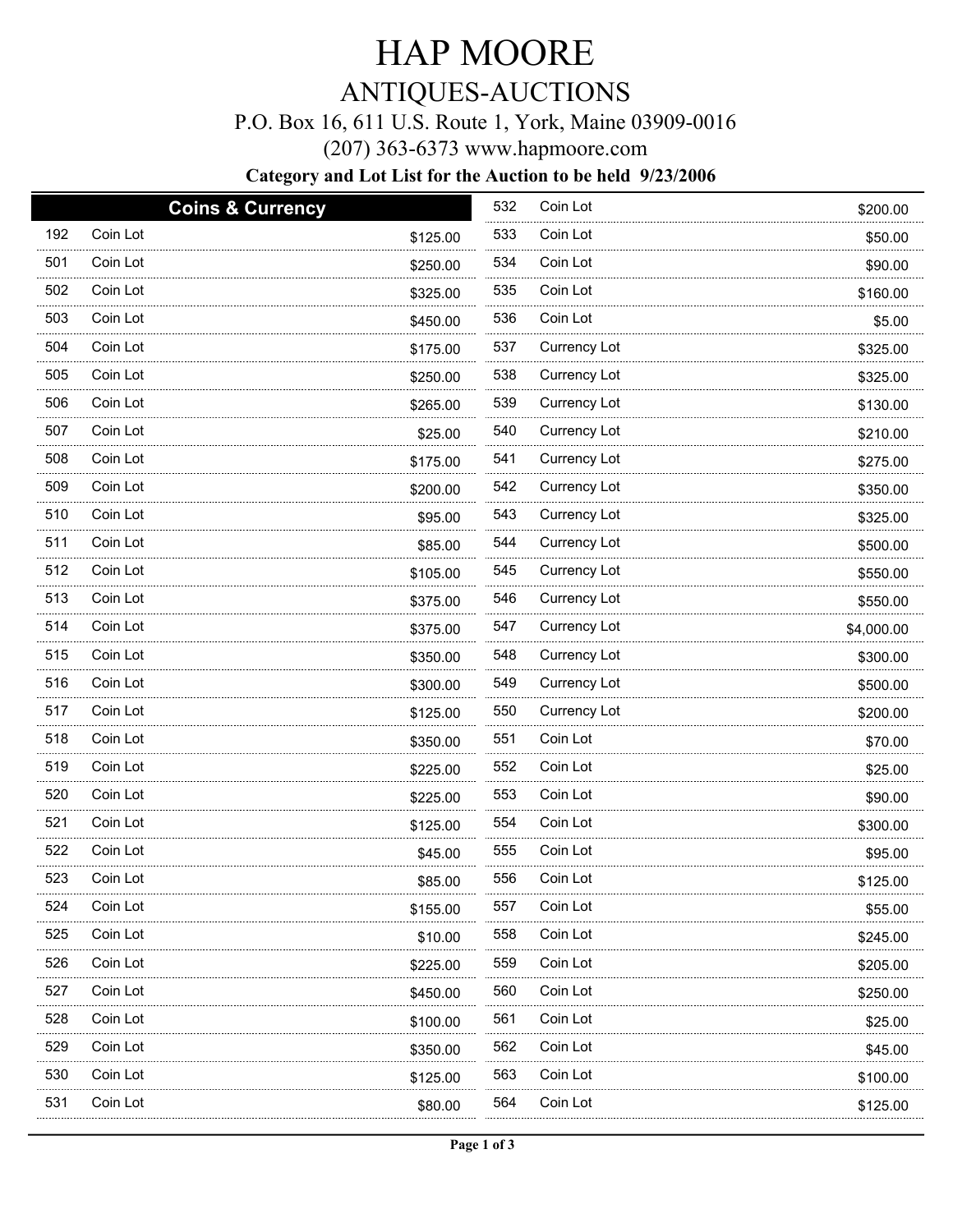# HAP MOORE

## ANTIQUES-AUCTIONS

### P.O. Box 16, 611 U.S. Route 1, York, Maine 03909-0016

(207) 363-6373 www.hapmoore.com

#### **Category and Lot List for the Auction to be held 9/23/2006**

| 565 | Coin Lot     | \$175.00   | 598 | Coin Lot                        | \$90.00  |
|-----|--------------|------------|-----|---------------------------------|----------|
| 566 | Coin Lot     | \$180.00   | 599 | Coin Lot                        | \$550.00 |
| 567 | Coin Lot     | \$75.00    | 600 | Coin Lot                        | \$200.00 |
| 568 | Coin Lot     | \$30.00    | 601 | Hunting Stamp Lot               | \$275.00 |
| 569 | Coin Lot     | \$10.00    | 602 | Hunting Stamp Lot               | \$125.00 |
| 570 | Coin Lot     | \$50.00    | 603 | Hunting Stamp Lot               | \$175.00 |
| 571 | Coin Lot     | \$150.00   | 604 | Hunting Stamp Lot               | \$175.00 |
| 572 | Coin Lot     | \$350.00   | 605 | Hunting Stamp Lot               | \$175.00 |
| 573 | Coin Lot     | \$250.00   | 606 | Hunting Stamp Lot               | \$225.00 |
| 574 | Coin Lot     | \$300.00   | 608 | Hunting Stamp Lot               | \$50.00  |
| 575 | Coin Lot     | \$700.00   | 609 | Hunting Stamp Lot               | \$225.00 |
| 576 | Coin Lot     | \$150.00   | 610 | Hunting Stamp Lot               | \$275.00 |
| 577 | Coin Lot     | \$160.00   | 611 | Hunting Stamp Lot               | \$10.00  |
| 578 | Coin Lot     | \$475.00   | 612 | Hunting Stamp Lot               | \$225.00 |
| 579 | Coin Lot     | \$425.00   | 613 | Coin Lot                        | \$600.00 |
| 580 | Coin Lot     | \$450.00   | 614 | Coin Lot                        | \$275.00 |
| 581 | Coin Lot     | \$550.00   | 615 | Coin Lot                        | \$300.00 |
| 582 | Coin Lot     | \$375.00   | 616 | Coin Lot                        | \$100.00 |
| 583 | Coin Lot     | \$1,150.00 | 617 | Coin Lot                        | \$500.00 |
| 584 | Coin Lot     | \$375.00   | 618 | Watch fob with 1811 francs gold | \$65.00  |
| 585 | Coin Lot     | \$55.00    | 619 | Coin Lot                        | \$250.00 |
| 586 | Coin Lot     | \$95.00    | 620 | Lot of stamps                   | \$35.00  |
| 587 | Currency Lot | \$425.00   | 621 | Coin Lot                        | \$125.00 |
| 588 | Currency Lot | \$200.00   | 622 | Coin Lot                        | \$275.00 |
| 589 | Currency Lot | \$155.00   | 623 | Coin Lot                        | \$525.00 |
| 590 | Currency Lot | \$95.00    | 624 | Coin Lot                        | \$500.00 |
| 591 | Currency Lot | \$10.00    | 625 | Duck Stamps                     | \$250.00 |
| 592 | Currency Lot | \$20.00    | 626 | Stamp Lot                       | \$125.00 |
| 593 | Currency Lot | \$205.00   | 627 | Lot of restore Old Fort #4      | \$1.00   |
| 594 | Currency Lot | \$100.00   | 628 | Currency Lot                    | \$550.00 |
| 595 | Currency Lot | \$20.00    | 629 | Currency Lot                    | \$450.00 |
| 596 | Currency Lot | \$75.00    | 630 | Currency Lot                    | \$325.00 |
| 597 | Stamp        | \$20.00    | 631 | Currency Lot                    | \$650.00 |
|     |              |            |     |                                 |          |